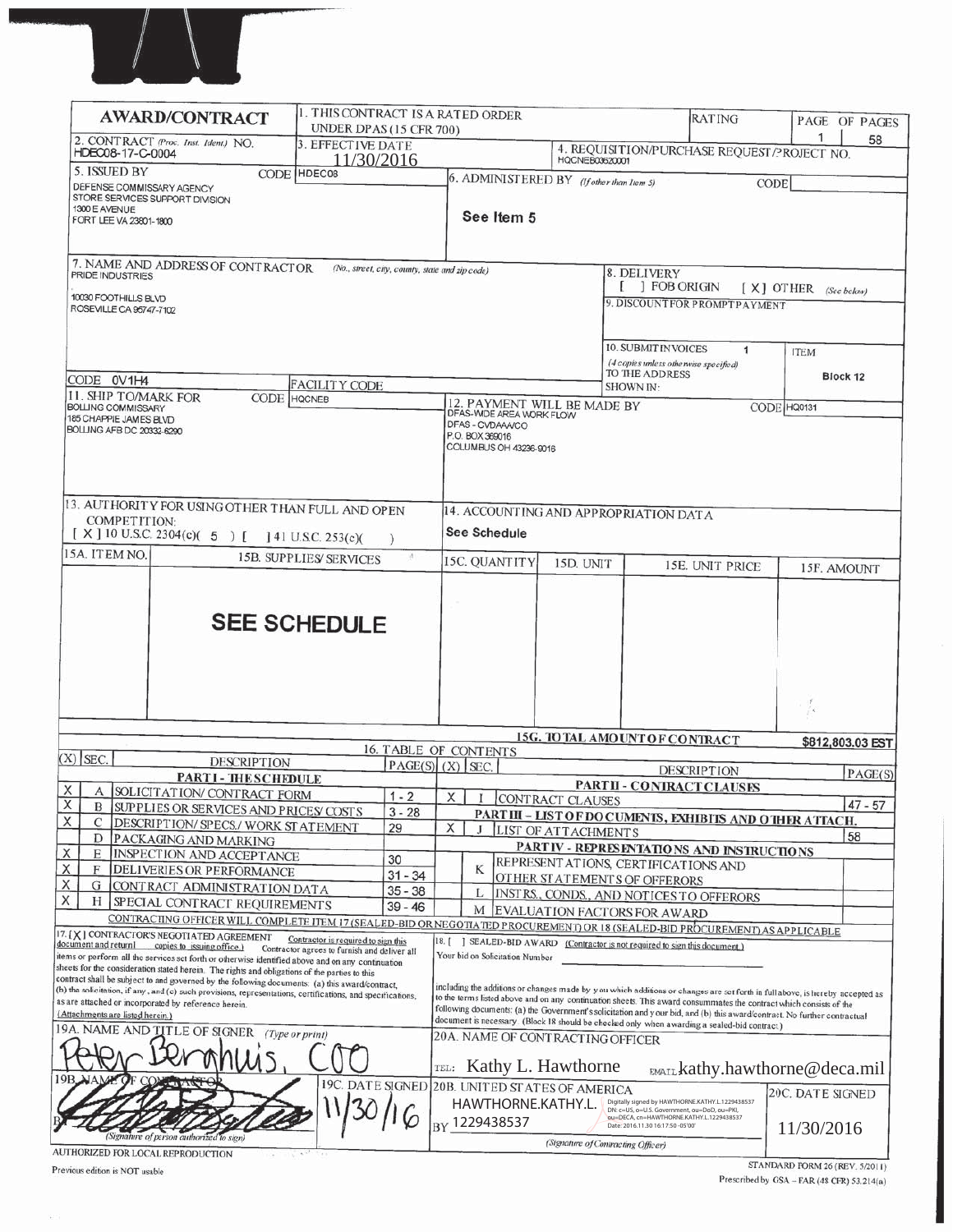|                                                                                                                                                                                                                                                                                                                                                                                                                                                                                                                                                                                                                                                                     | <b>AWARD/CONTRACT</b>                                                |                                     |  | UNDER DPAS (15 CFR 700)                                                  | 1. THIS CONTRACT IS A RATED ORDER<br><b>RATING</b>                                                                                                                                                            |                                                      |                                                                                                               |                                                |                                                                                                                                                                                                                                                                                                                                                                                                                                                                                                                     |                                                                                     | PAGE OF PAGES<br>1      | 58                      |                  |
|---------------------------------------------------------------------------------------------------------------------------------------------------------------------------------------------------------------------------------------------------------------------------------------------------------------------------------------------------------------------------------------------------------------------------------------------------------------------------------------------------------------------------------------------------------------------------------------------------------------------------------------------------------------------|----------------------------------------------------------------------|-------------------------------------|--|--------------------------------------------------------------------------|---------------------------------------------------------------------------------------------------------------------------------------------------------------------------------------------------------------|------------------------------------------------------|---------------------------------------------------------------------------------------------------------------|------------------------------------------------|---------------------------------------------------------------------------------------------------------------------------------------------------------------------------------------------------------------------------------------------------------------------------------------------------------------------------------------------------------------------------------------------------------------------------------------------------------------------------------------------------------------------|-------------------------------------------------------------------------------------|-------------------------|-------------------------|------------------|
| HDEC08-17-C-0004                                                                                                                                                                                                                                                                                                                                                                                                                                                                                                                                                                                                                                                    | 2. CONTRACT (Proc. Inst. Ident.) NO.                                 | 3. EFFECTIVE DATE                   |  |                                                                          | 30 Nov 2016<br>HQCNEB03620001                                                                                                                                                                                 |                                                      |                                                                                                               |                                                |                                                                                                                                                                                                                                                                                                                                                                                                                                                                                                                     | 4. REQUISITION/PURCHASE REQUEST/PROJECT NO.                                         |                         |                         |                  |
| CODE HDEC08<br>5. ISSUED BY<br>DEFENSE COMMISSARY AGENCY<br>STORE SERVICES SUPPORT DIVISION<br>1300 E AVENUE<br>FORT LEE VA 23801-1800                                                                                                                                                                                                                                                                                                                                                                                                                                                                                                                              |                                                                      |                                     |  | $6.$ ADMINISTERED BY (If other than Item 5)<br><b>CODE</b><br>See Item 5 |                                                                                                                                                                                                               |                                                      |                                                                                                               |                                                |                                                                                                                                                                                                                                                                                                                                                                                                                                                                                                                     |                                                                                     |                         |                         |                  |
| 7. NAME AND ADDRESS OF CONTRACTOR<br>(No., street, city, county, state and zip code)<br>PRIDE INDUSTRIES<br>10030 FOOTHILLS BLVD<br>ROSEVILLE CA 95747-7102                                                                                                                                                                                                                                                                                                                                                                                                                                                                                                         |                                                                      |                                     |  |                                                                          |                                                                                                                                                                                                               |                                                      |                                                                                                               |                                                | 8. DELIVERY<br><b>FOB ORIGIN</b><br>9. DISCOUNTFOR PROMPTPAYMENT                                                                                                                                                                                                                                                                                                                                                                                                                                                    |                                                                                     | $[X]$ OTHER (See below) |                         |                  |
| CODE 0V1H4                                                                                                                                                                                                                                                                                                                                                                                                                                                                                                                                                                                                                                                          |                                                                      | FACILITY CODE                       |  |                                                                          |                                                                                                                                                                                                               |                                                      |                                                                                                               |                                                | <b>SHOWN IN:</b>                                                                                                                                                                                                                                                                                                                                                                                                                                                                                                    | 10. SUBMIT INVOICES<br>1<br>(4 copies unless otherwise specified)<br>TO THE ADDRESS |                         | <b>ITEM</b><br>Block 12 |                  |
| 11. SHIP TO/MARK FOR                                                                                                                                                                                                                                                                                                                                                                                                                                                                                                                                                                                                                                                |                                                                      | <b>CODE</b> HQCNEB                  |  |                                                                          |                                                                                                                                                                                                               |                                                      | DFAS-WIDE AREA WORK FLOW                                                                                      | 12. PAYMENT WILL BE MADE BY                    |                                                                                                                                                                                                                                                                                                                                                                                                                                                                                                                     |                                                                                     |                         | CODE HQ0131             |                  |
| BOLLING COMMISSARY<br>185 CHAPPIE JAMES BLVD<br>BOLLING AFB DC 20332-6290<br>13. AUTHORITY FOR USING OTHER THAN FULL AND OPEN<br><b>COMPETITION:</b>                                                                                                                                                                                                                                                                                                                                                                                                                                                                                                                |                                                                      |                                     |  |                                                                          | DFAS - CVDAAA/CO<br>P.O. BOX 369016                                                                                                                                                                           | COLUMBUS OH 43236-9016                               |                                                                                                               |                                                | 14. ACCOUNTING AND APPROPRIATION DATA                                                                                                                                                                                                                                                                                                                                                                                                                                                                               |                                                                                     |                         |                         |                  |
|                                                                                                                                                                                                                                                                                                                                                                                                                                                                                                                                                                                                                                                                     | $[X]$ 10 U.S.C. 2304(c)( 5) [                                        | $\vert$ 41 U.S.C. 253(c)(           |  | $\lambda$                                                                |                                                                                                                                                                                                               | See Schedule                                         |                                                                                                               |                                                |                                                                                                                                                                                                                                                                                                                                                                                                                                                                                                                     |                                                                                     |                         |                         |                  |
| 15A. ITEM NO.                                                                                                                                                                                                                                                                                                                                                                                                                                                                                                                                                                                                                                                       |                                                                      | <b>15B. SUPPLIES/SERVICES</b>       |  |                                                                          |                                                                                                                                                                                                               | 15C. OUANTITY<br>15D. UNIT<br><b>15E. UNIT PRICE</b> |                                                                                                               |                                                | 15F. AMOUNT                                                                                                                                                                                                                                                                                                                                                                                                                                                                                                         |                                                                                     |                         |                         |                  |
| <b>SEE SCHEDULE</b>                                                                                                                                                                                                                                                                                                                                                                                                                                                                                                                                                                                                                                                 |                                                                      |                                     |  |                                                                          |                                                                                                                                                                                                               |                                                      |                                                                                                               |                                                |                                                                                                                                                                                                                                                                                                                                                                                                                                                                                                                     |                                                                                     |                         |                         |                  |
|                                                                                                                                                                                                                                                                                                                                                                                                                                                                                                                                                                                                                                                                     |                                                                      |                                     |  | 16. TABLE OF CONTENTS                                                    |                                                                                                                                                                                                               |                                                      |                                                                                                               |                                                |                                                                                                                                                                                                                                                                                                                                                                                                                                                                                                                     | 15G. TO TAL AMOUNT OF CONTRACT                                                      |                         |                         | \$812,803,03 EST |
| $(X)$ SEC.                                                                                                                                                                                                                                                                                                                                                                                                                                                                                                                                                                                                                                                          | <b>DESCRIPTION</b>                                                   |                                     |  | PAGE(S)   (X)   SEC.                                                     |                                                                                                                                                                                                               |                                                      |                                                                                                               |                                                |                                                                                                                                                                                                                                                                                                                                                                                                                                                                                                                     | <b>DESCRIPTION</b>                                                                  |                         |                         | PAGE(S)          |
|                                                                                                                                                                                                                                                                                                                                                                                                                                                                                                                                                                                                                                                                     | PARTI - THESCHEDULE                                                  |                                     |  |                                                                          |                                                                                                                                                                                                               |                                                      |                                                                                                               |                                                |                                                                                                                                                                                                                                                                                                                                                                                                                                                                                                                     | PARTII - CONTRACT CLAUSES                                                           |                         |                         |                  |
| X<br>А<br>Χ<br>B                                                                                                                                                                                                                                                                                                                                                                                                                                                                                                                                                                                                                                                    | SOLICITATION/ CONTRACT FORM<br>SUPPLIES OR SERVICES AND PRICES COSTS |                                     |  | $1 - 2$<br>$3 - 28$                                                      | CONTRACT CLAUSES<br>X<br>$47 - 57$<br>PART III - LIST OF DO CUMENTS, EXHIBITS AND OTHER ATTACH.                                                                                                               |                                                      |                                                                                                               |                                                |                                                                                                                                                                                                                                                                                                                                                                                                                                                                                                                     |                                                                                     |                         |                         |                  |
| Χ<br>C                                                                                                                                                                                                                                                                                                                                                                                                                                                                                                                                                                                                                                                              | DESCRIPTION/ SPECS./ WORK STATEMENT                                  |                                     |  | 29                                                                       | X                                                                                                                                                                                                             | J                                                    |                                                                                                               | <b>LIST OF ATTACHMENTS</b>                     |                                                                                                                                                                                                                                                                                                                                                                                                                                                                                                                     |                                                                                     |                         |                         | 58               |
| D<br>Χ<br>E                                                                                                                                                                                                                                                                                                                                                                                                                                                                                                                                                                                                                                                         | PACKAGING AND MARKING<br>INSPECTION AND ACCEPTANCE                   |                                     |  | 30                                                                       | PART IV - REPRESENTATIONS AND INSTRUCTIONS<br>REPRESENT ATIONS, CERTIFICATIONS AND                                                                                                                            |                                                      |                                                                                                               |                                                |                                                                                                                                                                                                                                                                                                                                                                                                                                                                                                                     |                                                                                     |                         |                         |                  |
| Χ<br>F                                                                                                                                                                                                                                                                                                                                                                                                                                                                                                                                                                                                                                                              | DELIVERIES OR PERFORMANCE                                            |                                     |  | $31 - 34$                                                                |                                                                                                                                                                                                               | K                                                    |                                                                                                               |                                                |                                                                                                                                                                                                                                                                                                                                                                                                                                                                                                                     | OTHER STATEMENTS OF OFFERORS                                                        |                         |                         |                  |
| Χ<br>G                                                                                                                                                                                                                                                                                                                                                                                                                                                                                                                                                                                                                                                              | CONTRACT ADMINISTRATION DATA                                         |                                     |  | $35 - 38$                                                                |                                                                                                                                                                                                               | L                                                    |                                                                                                               |                                                |                                                                                                                                                                                                                                                                                                                                                                                                                                                                                                                     | INSTRS., CONDS., AND NOTICES TO OFFERORS                                            |                         |                         |                  |
| X<br>H                                                                                                                                                                                                                                                                                                                                                                                                                                                                                                                                                                                                                                                              | SPECIAL CONTRACT REQUIREMENTS                                        |                                     |  | 39 - 46                                                                  |                                                                                                                                                                                                               | М                                                    |                                                                                                               |                                                |                                                                                                                                                                                                                                                                                                                                                                                                                                                                                                                     | EVALUATION FACTORS FOR AWARD                                                        |                         |                         |                  |
|                                                                                                                                                                                                                                                                                                                                                                                                                                                                                                                                                                                                                                                                     | 17. [X] CONTRACTOR'S NEGOTIATED AGREEMENT                            | Contractor is required to sign this |  |                                                                          | CONTRACTING OFFICER WILL COMPLETE ITEM 17 (SEALED-BID OR NEGOTIATED PROCUREMENT) OR 18 (SEALED-BID PROCUREMENT) AS APPLICABLE<br>18. [ ] SEALED-BID AWARD (Contractor is not required to sign this document.) |                                                      |                                                                                                               |                                                |                                                                                                                                                                                                                                                                                                                                                                                                                                                                                                                     |                                                                                     |                         |                         |                  |
| document and return1 copies to issuing office.)<br>Contractor agrees to furnish and deliver all<br>items or perform all the services set forth or otherwise identified above and on any continuation<br>sheets for the consideration stated herein. The rights and obligations of the parties to this<br>contract shall be subject to and governed by the following documents: (a) this award/contract,<br>(b) the solicitation, if any, and (c) such provisions, representations, certifications, and specifications,<br>as are attached or incorporated by reference herein.<br>(Attachments are listed herein.)<br>19A. NAME AND TITLE OF SIGNER (Type or print) |                                                                      |                                     |  |                                                                          |                                                                                                                                                                                                               | Your bid on Solicitation Number                      | 20A. NAME OF CONTRACTING OFFICER<br>KATHY L. HAWTHORNE / CONTRACTING OFFICER<br>TEL: (804) 734-8000 ext 48031 |                                                | including the additions or changes made by you which additions or changes are set forth in full above, is hereby accepted as<br>to the terms listed above and on any continuation sheets. This award consummates the contract which consists of the<br>following documents: (a) the Government's solicitation and your bid, and (b) this award/contract. No further contractual<br>document is necessary. (Block 18 should be checked only when awarding a sealed-bid contract.)<br>EMAIL: kathy.hawthorne@deca.mil |                                                                                     |                         |                         |                  |
| 19B. NAME OF CONTRACTOR                                                                                                                                                                                                                                                                                                                                                                                                                                                                                                                                                                                                                                             |                                                                      |                                     |  |                                                                          |                                                                                                                                                                                                               |                                                      |                                                                                                               | 19C. DATE SIGNED 20B. UNITED STATES OF AMERICA |                                                                                                                                                                                                                                                                                                                                                                                                                                                                                                                     |                                                                                     |                         | 20C. DATE SIGNED        |                  |
|                                                                                                                                                                                                                                                                                                                                                                                                                                                                                                                                                                                                                                                                     |                                                                      |                                     |  |                                                                          |                                                                                                                                                                                                               |                                                      |                                                                                                               |                                                |                                                                                                                                                                                                                                                                                                                                                                                                                                                                                                                     | BY Mathy d. Manithorne                                                              |                         | 30-Nov-2016             |                  |
| BY                                                                                                                                                                                                                                                                                                                                                                                                                                                                                                                                                                                                                                                                  | (Signature of person authorized to sign)                             |                                     |  |                                                                          |                                                                                                                                                                                                               |                                                      |                                                                                                               |                                                |                                                                                                                                                                                                                                                                                                                                                                                                                                                                                                                     | (Signature of Contracting Officer)                                                  |                         |                         |                  |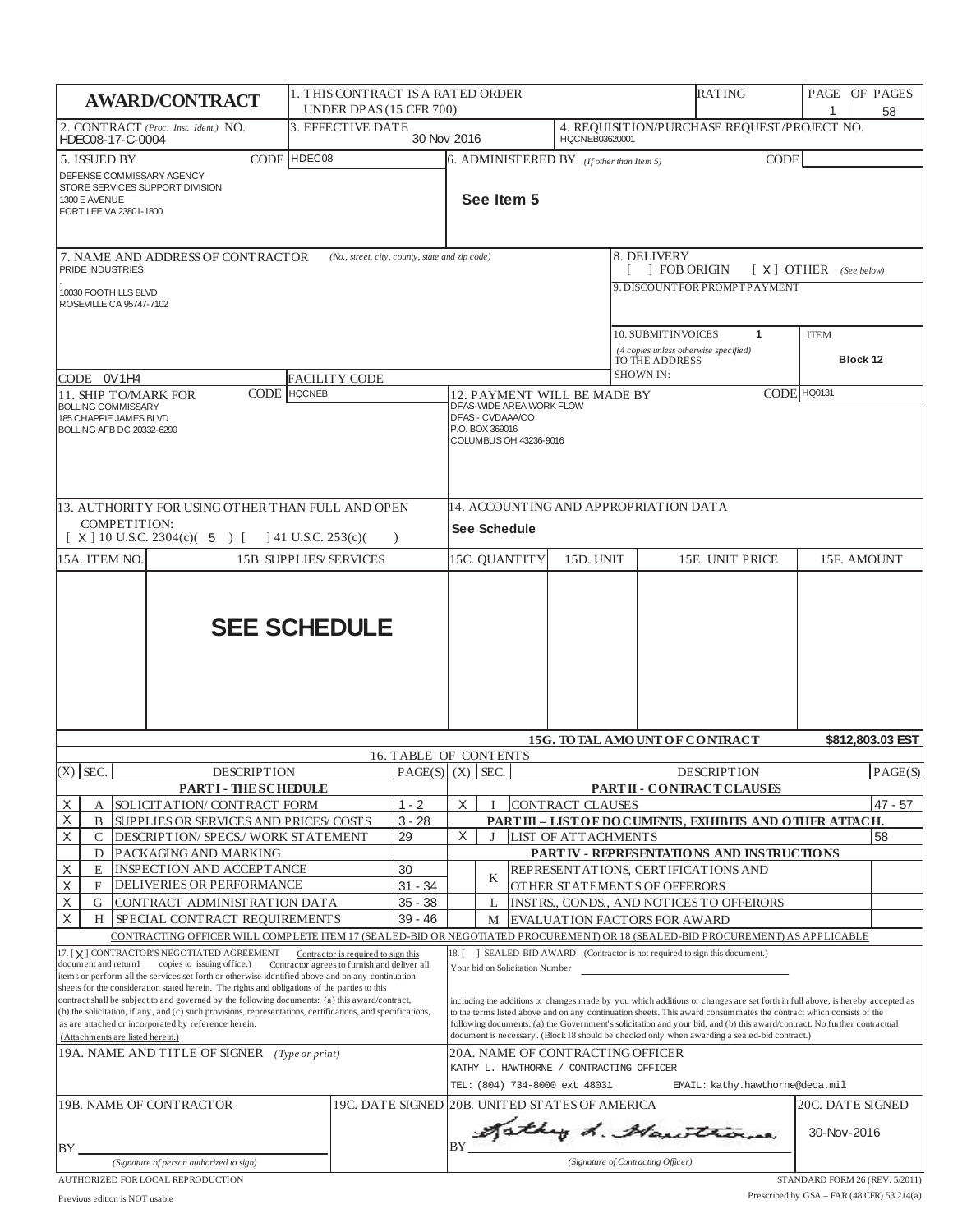Page 2 of 58

Section A - Solicitation/Contract Form

## **IMPORTANT INFORMATION FREEDOM OF INFORMATION ACT (FOIA)**

Upon award of this contract, the Agency intends to make public the total contract award amount, as well as any awarded individual contract line item pricing (CLIN or Sub-CLIN), within the Agency's electronic reading room located at www.commissaries.com and on the Government Point of Entry (GPE) www.fbo.gov .

Unexercised Option year prices will not be published.

This action is taken to ensure contract award information is available to the general public pursuant to the President's January 21, 2009 memorandum regarding the Freedom of Information Act.

Be advised that the contract(s) resulting from this solicitation will be posted at two distinct points during the procurement cycle:

 RECENT CONTRACT AWARDS: The first posting will take place immediately after the contracts are awarded and will contain only the base year pricing.

HISTORICAL PRICING: The second posting will take place when it is time for re-solicitation of an existing contract and will contain all CLIN and Sub-CLIN prices for the base period and all exercised options from the contract(s) under re-solicitation.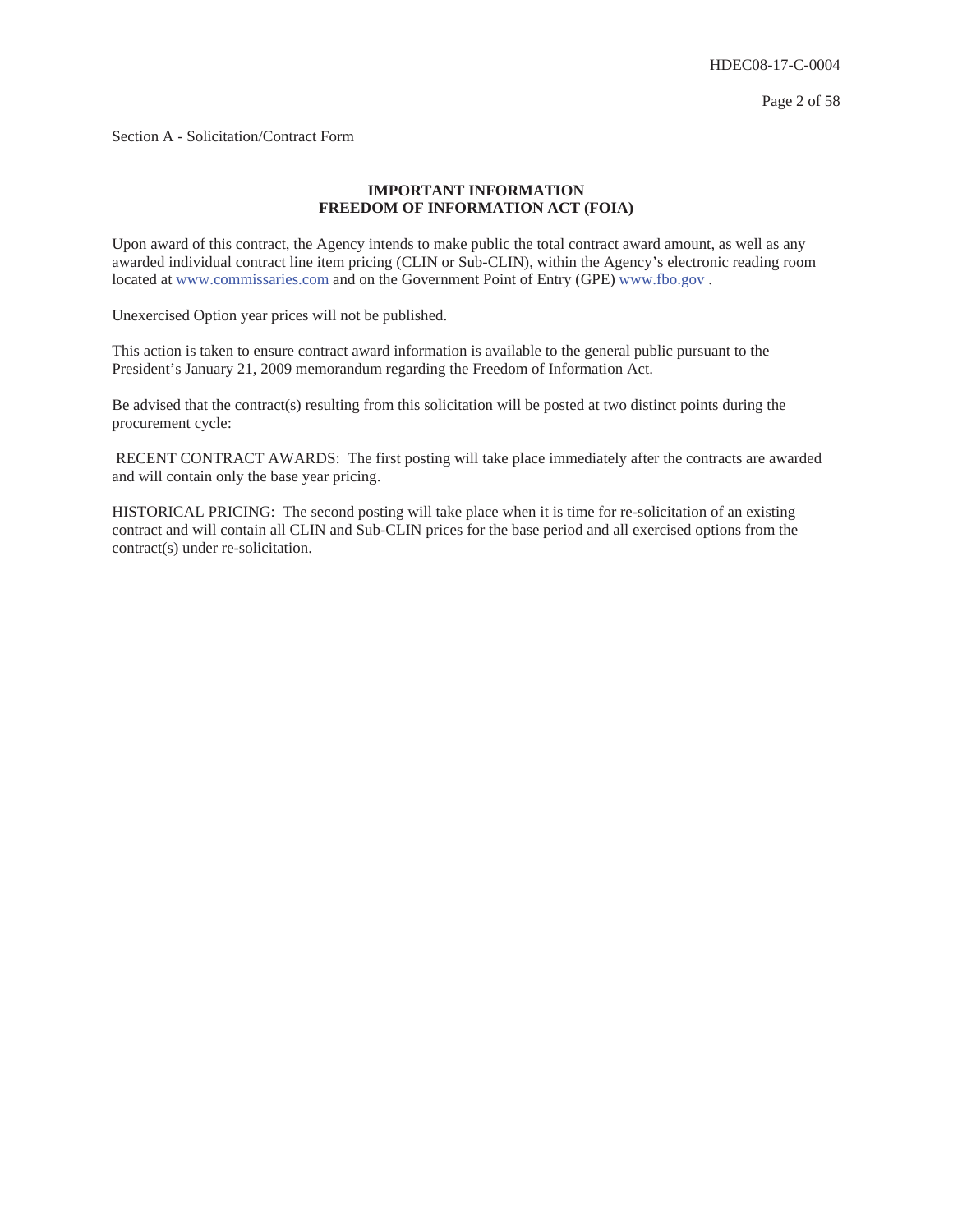Section B - Supplies or Services and Prices

| ITEM NO<br>0001 | SUPPLIES/SERVICES                                                                                                                                                                                                                                                                                                                                                                | <b>OUANTITY</b> | <b>UNIT</b> | <b>UNIT PRICE</b> | <b>AMOUNT</b><br>\$0.00 |
|-----------------|----------------------------------------------------------------------------------------------------------------------------------------------------------------------------------------------------------------------------------------------------------------------------------------------------------------------------------------------------------------------------------|-----------------|-------------|-------------------|-------------------------|
|                 | SERVICES, NONPERSONAL                                                                                                                                                                                                                                                                                                                                                            |                 |             |                   |                         |
|                 | <b>FFP</b>                                                                                                                                                                                                                                                                                                                                                                       |                 |             |                   |                         |
|                 | Provide all of the necessary supervision, personnel, supplies and equipment to<br>perform Shelf Stocking, Receiving/Storage/Holding Area (RSHA) and Custodial<br>Operations for the Bolling AFB Commissary located near Bolling AFB, District of<br>Columbia (DC), in accordance with Attachment 1, the Performance Work<br>Statement (PWS) and all terms and conditions herein. |                 |             |                   |                         |
|                 | BASE YEAR: December 1, 2016 through November 30, 2017                                                                                                                                                                                                                                                                                                                            |                 |             |                   |                         |
|                 | FOB: Destination                                                                                                                                                                                                                                                                                                                                                                 |                 |             |                   |                         |

PURCHASE REQUEST NUMBER: HQCNEB03620001

NET AMT \$0.00

Page 3 of 58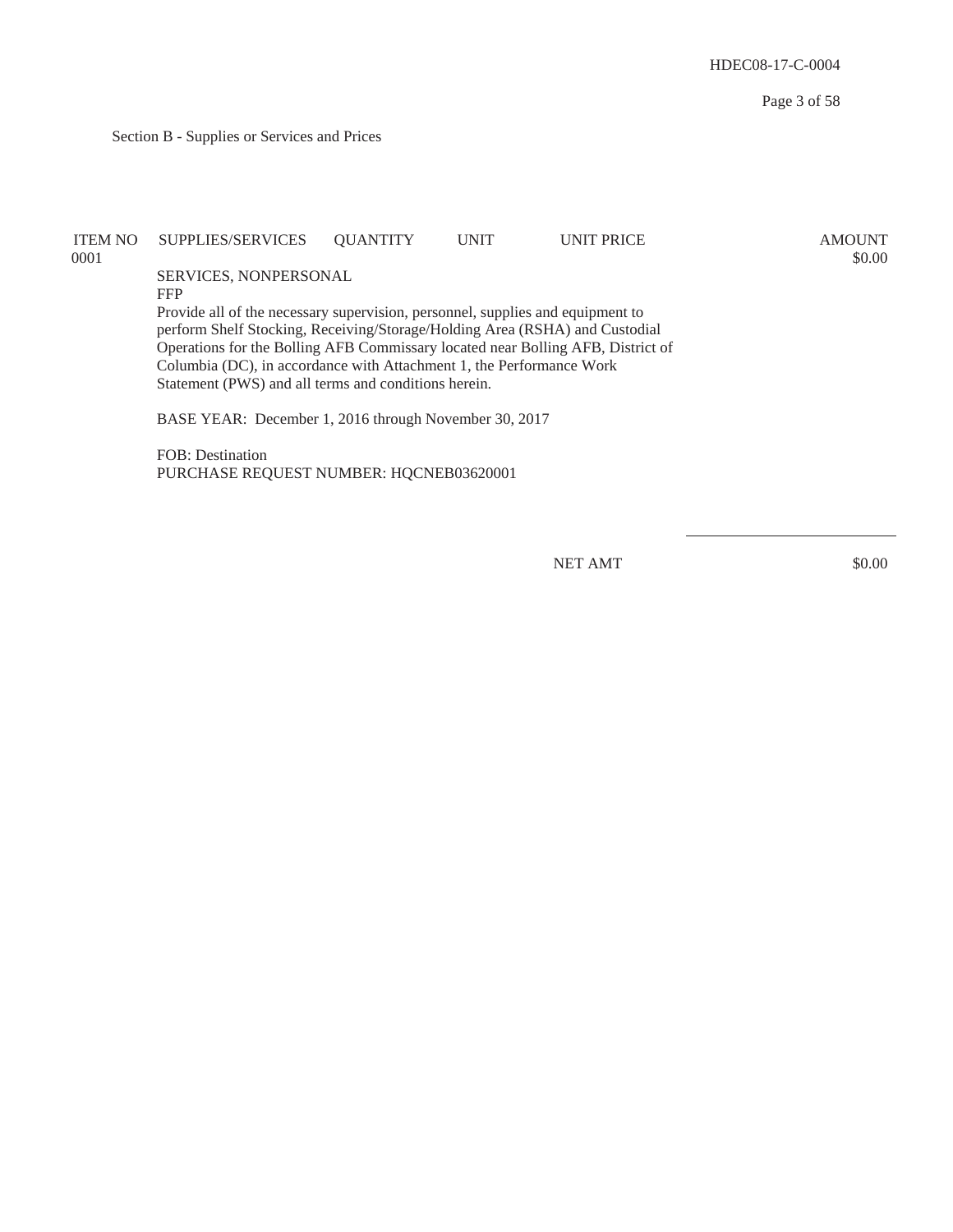Page 4 of 58

| <b>ITEM NO</b><br>0001AA                                                                                                                                                              | SUPPLIES/SERVICES<br><b>Shelf Stocking Operations</b>                                                                                         | <b>QUANTITY</b><br>312,768 | <b>UNIT</b><br>Case | <b>UNIT PRICE</b><br>\$0.79929 | <b>AMOUNT</b><br>\$249,992.33 EST |  |  |  |  |
|---------------------------------------------------------------------------------------------------------------------------------------------------------------------------------------|-----------------------------------------------------------------------------------------------------------------------------------------------|----------------------------|---------------------|--------------------------------|-----------------------------------|--|--|--|--|
| <b>FFP</b><br>Perform Shelf Stocking Operations (includes overwrites between 0 and 5%) in<br>accordance with Attachment 1, PWS.<br>NOTE: The quantity shown is an ESTIMATED quantity. |                                                                                                                                               |                            |                     |                                |                                   |  |  |  |  |
|                                                                                                                                                                                       | FOB: Destination<br>PURCHASE REQUEST NUMBER: HQCNEB03620001                                                                                   |                            |                     |                                |                                   |  |  |  |  |
|                                                                                                                                                                                       |                                                                                                                                               |                            |                     | <b>NET AMT</b>                 | \$249,992.33 (EST.)               |  |  |  |  |
|                                                                                                                                                                                       | <b>ACRN AA</b>                                                                                                                                |                            |                     |                                | \$249,992.33                      |  |  |  |  |
|                                                                                                                                                                                       | <b>PSC CD: S299</b>                                                                                                                           |                            |                     |                                |                                   |  |  |  |  |
|                                                                                                                                                                                       |                                                                                                                                               |                            |                     |                                |                                   |  |  |  |  |
| <b>ITEM NO</b><br>0001AB                                                                                                                                                              | SUPPLIES/SERVICES                                                                                                                             | <b>QUANTITY</b><br>2,000   | <b>UNIT</b><br>Case | <b>UNIT PRICE</b><br>\$0.47957 | <b>AMOUNT</b><br>\$959.14 EST     |  |  |  |  |
|                                                                                                                                                                                       | Payment for Excess Overwrites<br><b>FFP</b><br>Overwrites (cases exceeding 5% of the total monthly cases, IAW paragraph 4.3.3.8               |                            |                     |                                |                                   |  |  |  |  |
|                                                                                                                                                                                       | of the PWS @ the unit price of 60% of the case price reflected in subline AA<br>above).<br>NOTE: The quantity shown is an ESTIMATED quantity. |                            |                     |                                |                                   |  |  |  |  |
|                                                                                                                                                                                       | FOB: Destination<br>PURCHASE REQUEST NUMBER: HQCNEB03620001                                                                                   |                            |                     |                                |                                   |  |  |  |  |
|                                                                                                                                                                                       |                                                                                                                                               |                            |                     |                                |                                   |  |  |  |  |
|                                                                                                                                                                                       | <b>ACRN AA</b>                                                                                                                                |                            |                     | <b>NET AMT</b>                 | \$959.14 (EST.)<br>\$959.14       |  |  |  |  |
|                                                                                                                                                                                       |                                                                                                                                               |                            |                     |                                |                                   |  |  |  |  |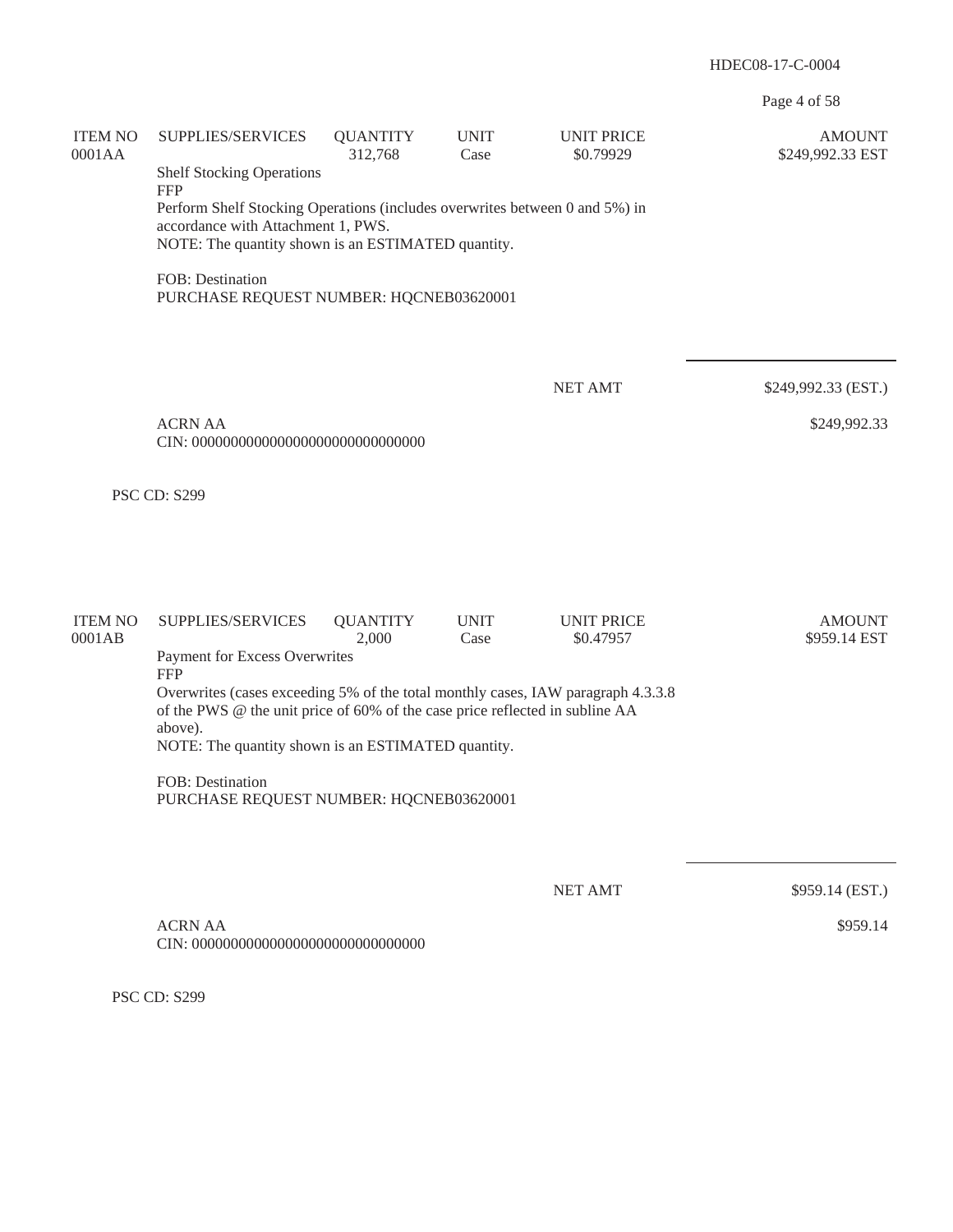Page 5 of 58

| <b>ITEM NO</b><br>0001AC | SUPPLIES/SERVICES<br><b>Inventory Preparation</b><br><b>FFP</b><br>Perform Inventory Preparation Services in accordance with Attachment 1, PWS.<br>NOTE: The quantity shown is an ESTIMATED quantity. | <b>QUANTITY</b><br>100 | <b>UNIT</b><br>Hours  | <b>UNIT PRICE</b><br>\$20.24    | <b>AMOUNT</b><br>\$2,024.00 EST |
|--------------------------|-------------------------------------------------------------------------------------------------------------------------------------------------------------------------------------------------------|------------------------|-----------------------|---------------------------------|---------------------------------|
|                          | FOB: Destination<br>PURCHASE REQUEST NUMBER: HQCNEB03620001                                                                                                                                           |                        |                       |                                 |                                 |
|                          |                                                                                                                                                                                                       |                        |                       | <b>NET AMT</b>                  | \$2,024.00 (EST.)               |
|                          | <b>ACRN AA</b>                                                                                                                                                                                        |                        |                       |                                 | \$2,024.00                      |
|                          | <b>PSC CD: S299</b>                                                                                                                                                                                   |                        |                       |                                 |                                 |
|                          |                                                                                                                                                                                                       |                        |                       |                                 |                                 |
| <b>ITEM NO</b><br>0001AD | SUPPLIES/SERVICES<br>Receiving/Storage/Holding Area Operation                                                                                                                                         | <b>QUANTITY</b><br>12  | <b>UNIT</b><br>Months | <b>UNIT PRICE</b><br>\$8,374.55 | <b>AMOUNT</b><br>\$100,494.60   |
|                          | <b>FFP</b><br>Perform Receiving/Storage/Holding Area (RSHA) Operations in accordance with<br>Attachment 1, PWS.                                                                                       |                        |                       |                                 |                                 |
|                          | FOB: Destination<br>PURCHASE REQUEST NUMBER: HQCNEB03620001                                                                                                                                           |                        |                       |                                 |                                 |
|                          |                                                                                                                                                                                                       |                        |                       | <b>NET AMT</b>                  | \$100,494.60                    |
|                          | <b>ACRN AA</b>                                                                                                                                                                                        |                        |                       |                                 | \$100,494.60                    |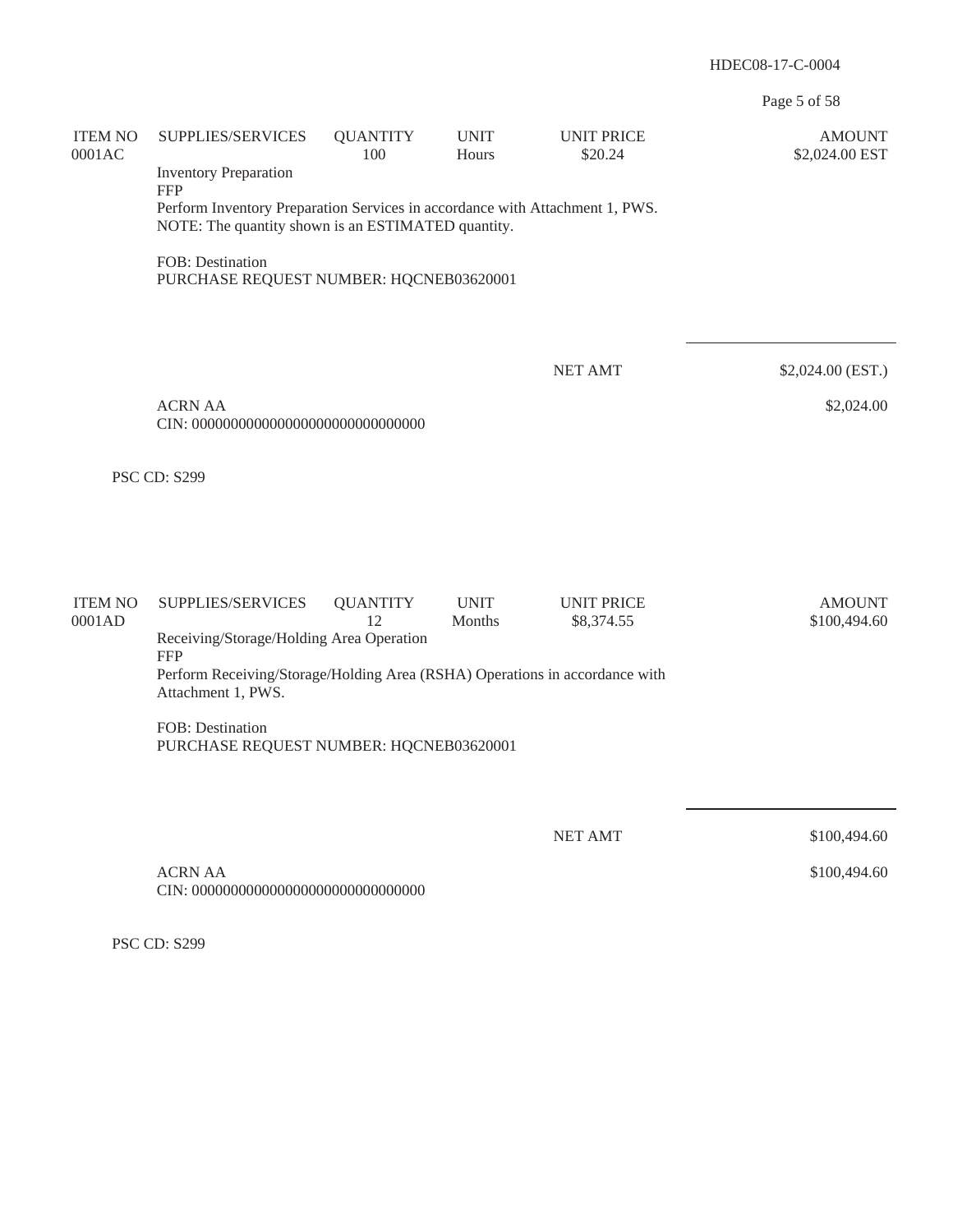Page 6 of 58

| <b>ITEM NO</b><br>0001AE | SUPPLIES/SERVICES                                                                                                                                                | <b>QUANTITY</b><br>20 | <b>UNIT</b><br>Hours  | <b>UNIT PRICE</b><br>\$28.93     | <b>AMOUNT</b><br>\$578.60 EST |
|--------------------------|------------------------------------------------------------------------------------------------------------------------------------------------------------------|-----------------------|-----------------------|----------------------------------|-------------------------------|
|                          | MHE Support for Inventories<br><b>FFP</b>                                                                                                                        |                       |                       |                                  |                               |
|                          | Provide Material Handling Equipment (MHE) Support for Inventories in<br>accordance with Attachment 1, PWS.<br>NOTE: The quantity shown is an ESTIMATED quantity. |                       |                       |                                  |                               |
|                          | FOB: Destination<br>PURCHASE REQUEST NUMBER: HQCNEB03620001                                                                                                      |                       |                       |                                  |                               |
|                          |                                                                                                                                                                  |                       |                       | <b>NET AMT</b>                   | \$578.60 (EST.)               |
|                          | <b>ACRN AA</b>                                                                                                                                                   |                       |                       |                                  | \$578.60                      |
|                          | <b>PSC CD: S299</b>                                                                                                                                              |                       |                       |                                  |                               |
|                          |                                                                                                                                                                  |                       |                       |                                  |                               |
| <b>ITEM NO</b><br>0001AF | SUPPLIES/SERVICES                                                                                                                                                | <b>QUANTITY</b><br>12 | <b>UNIT</b><br>Months | <b>UNIT PRICE</b><br>\$26,586.23 | <b>AMOUNT</b><br>\$319,034.76 |
|                          | Custodial Services (Admin/Store/Patron)<br><b>FFP</b>                                                                                                            |                       |                       |                                  |                               |
|                          | Perform Custodial Operations (exclusive of RSHA, Outside Areas and Meat<br>Processing, Preparation, and Wrapping Area) in accordance with Attachment 1,<br>PWS.  |                       |                       |                                  |                               |
|                          | FOB: Destination<br>PURCHASE REQUEST NUMBER: HQCNEB03620001                                                                                                      |                       |                       |                                  |                               |
|                          |                                                                                                                                                                  |                       |                       |                                  |                               |
|                          |                                                                                                                                                                  |                       |                       | <b>NET AMT</b>                   | \$319,034.76                  |
|                          | <b>ACRN AA</b>                                                                                                                                                   |                       |                       |                                  | \$319,034.76                  |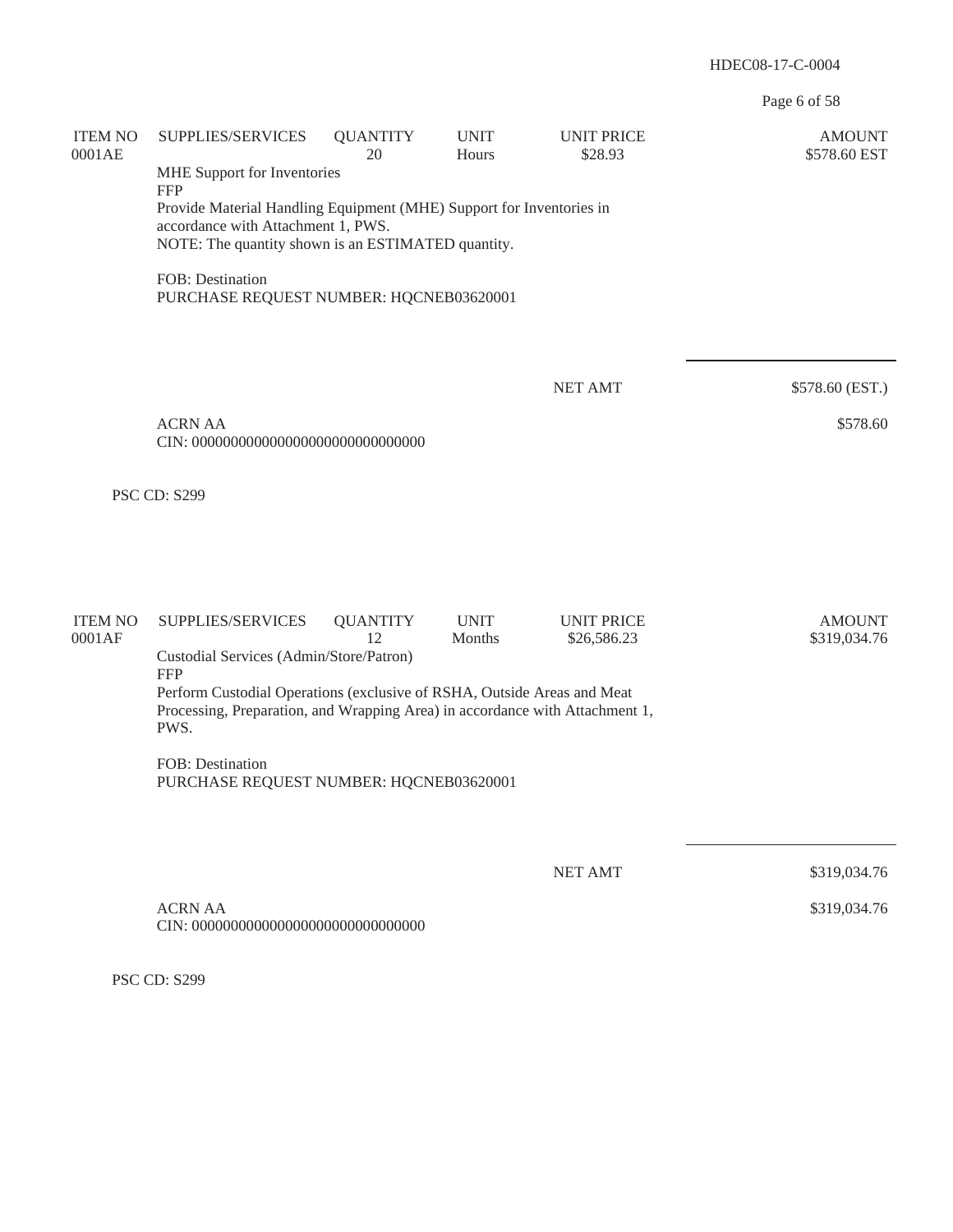Page 7 of 58

| <b>ITEM NO</b><br>0001AG | SUPPLIES/SERVICES                                                                                | <b>QUANTITY</b><br>12                                                                                                     | <b>UNIT</b><br>Months | <b>UNIT PRICE</b><br>\$7,326.32 | <b>AMOUNT</b><br>\$87,915.84 |  |  |  |  |
|--------------------------|--------------------------------------------------------------------------------------------------|---------------------------------------------------------------------------------------------------------------------------|-----------------------|---------------------------------|------------------------------|--|--|--|--|
|                          | <b>Custodial Services (Meat Room)</b><br><b>FFP</b>                                              |                                                                                                                           |                       |                                 |                              |  |  |  |  |
|                          |                                                                                                  | Perform Custodial Operations for Meat Processing, Preparation, and Wrapping<br>Area in accordance with Attachment 1, PWS. |                       |                                 |                              |  |  |  |  |
|                          | FOB: Destination<br>PURCHASE REQUEST NUMBER: HQCNEB03620001                                      |                                                                                                                           |                       |                                 |                              |  |  |  |  |
|                          |                                                                                                  |                                                                                                                           |                       |                                 |                              |  |  |  |  |
|                          |                                                                                                  |                                                                                                                           |                       | <b>NET AMT</b>                  | \$87,915.84                  |  |  |  |  |
|                          | <b>ACRN AA</b>                                                                                   |                                                                                                                           |                       |                                 | \$87,915.84                  |  |  |  |  |
|                          | <b>PSC CD: S299</b>                                                                              |                                                                                                                           |                       |                                 |                              |  |  |  |  |
|                          |                                                                                                  |                                                                                                                           |                       |                                 |                              |  |  |  |  |
| <b>ITEM NO</b><br>0001AH | SUPPLIES/SERVICES                                                                                | <b>QUANTITY</b><br>12                                                                                                     | <b>UNIT</b><br>Months | <b>UNIT PRICE</b><br>\$3,851.98 | <b>AMOUNT</b><br>\$46,223.76 |  |  |  |  |
|                          | Custodial Services (RSHA and Outside)<br><b>FFP</b>                                              |                                                                                                                           |                       |                                 |                              |  |  |  |  |
|                          | Perform Custodial Operations for RSHA and Outside Areas in accordance with<br>Attachment 1, PWS. |                                                                                                                           |                       |                                 |                              |  |  |  |  |
|                          | FOB: Destination<br>PURCHASE REQUEST NUMBER: HQCNEB03620001                                      |                                                                                                                           |                       |                                 |                              |  |  |  |  |
|                          |                                                                                                  |                                                                                                                           |                       |                                 |                              |  |  |  |  |
|                          |                                                                                                  |                                                                                                                           |                       | <b>NET AMT</b>                  | \$46,223.76                  |  |  |  |  |
|                          | <b>ACRN AA</b>                                                                                   |                                                                                                                           |                       |                                 | \$46,223.76                  |  |  |  |  |